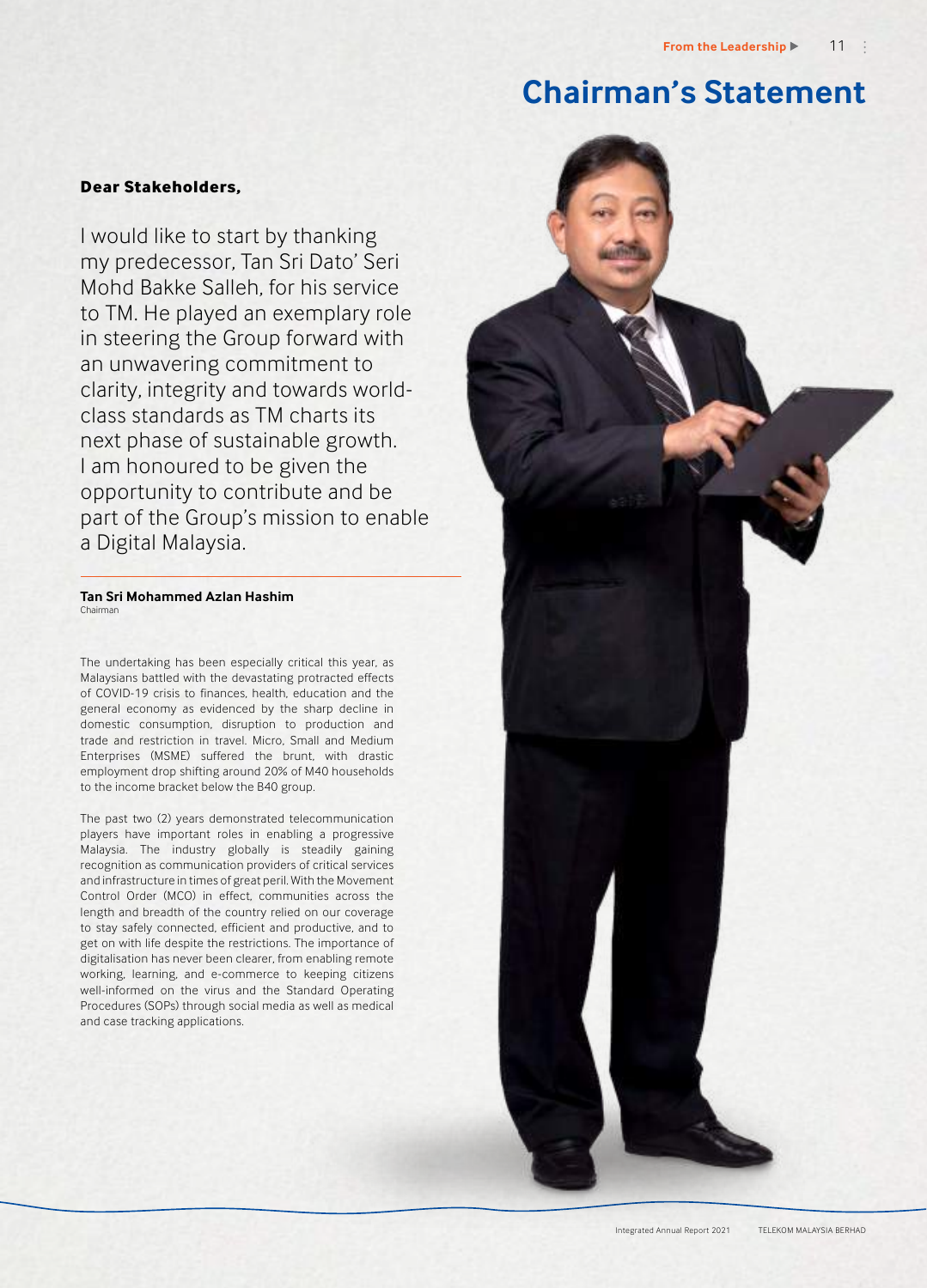#### 12 **From the Leadership Chairman's Statement**

During the tumultuous year, TM focused on assisting its stakeholders in navigating the impact of the ebb and flow of the pandemic. At TM, we consider a broad set of groups in our decisions to create value for current and future generations of stakeholders. TM has carried on to maximise its shareholders' value as a Public Listed Company (PLC), while continuously fostering the development of Malaysia's economy and nation-building initiatives as a Government-Linked Company (GLC). The sustainability of its business requires delivering inclusive value that extends beyond profit. This has been the key to our success over the past 75 years.

As an organisation with nation-building in our DNA, TM is determined to play its part. In line with the Government's JENDELA and MyDIGITAL initiatives, the Group has been aggressively expanding its fibre network across Malaysia, providing the *Rakyat* with a better broadband experience at home, at work and on the go. And now, TM is investing heavily to expand Malaysia's 5G ecosystem, bringing previously unimaginable new opportunities and possibilities as the country marches forward in the 4IR world across homes, businesses, industries, and the public sector. I am confident TM's digital infrastructure and innovative solutions will help the Group and all its customers to collectively overcome obstacles and seize opportunities in how we contribute to building up the national digital economy.

### **CREATING VALUE FOR OUR STAKEHOLDERS**

TM's success has always been rooted in its dedication to making life better for its customers, employees, shareholders and the community in general.

Throughout the year, *Warga TM* worked tirelessly to maintain its services and operations to help customers stay connected during the MCO. We also enhanced our digital platforms and applications with selfserve features so customers can safely and seamlessly engage with us. While serving them, TM continued to prioritise the well-being of its employees, with utmost importance placed on strict compliance to the SOPs to minimise their exposure to the virus.

We established the TM Solidarity Fund as a platform for employees to contribute and support the Government's Tabung Bantuan Bencana Negara (TBBN), which provides aid to communities affected by natural disasters such as the recent floods. This internal fundraising initiative contributed a total of RM1.8 million to TBBN, reflecting the generosity and caring spirit of *Warga TM* nationwide. Additionally, we provided financial and non-financial aid, including food, communication devices and other essential items, channelling nearly RM15.0 million in contributions to over 87,000 individuals and families.

Aggressively expanding our fibre network across Malaysia, providing the *Rakyat* with a better broadband experience at home, at work and on the  $g_0$ 

| 1105<br>$\cdots$ |  |  |
|------------------|--|--|
|                  |  |  |
|                  |  |  |
|                  |  |  |
|                  |  |  |
|                  |  |  |
|                  |  |  |

In terms of shareholder value, TM looks at maximising their returns in the long term. This meant considering factors such as overall business and earnings performance, capital commitments, financial conditions, distributable reserves and other relevant aspects that may influence our ability to generate sustainable value as we future-proof the organisation and stride ahead as a growth company. TM is committed to distributing yearly dividends of 40% – 60% of Profit After Tax and Non-Controlling Interests (PATAMI) and as such, the Board had declared a total dividend of 13.0 sen per share with a total payout amounting to RM490.6 million, for this financial year.

Board had declared a total dividend of **13.0 sen per share** with a total payout amounting to RM490.6 million, for this financial year.

## **LEADING WITH INTEGRITY & PURPOSE**

Strong corporate governance has been key to TM's resilience these past two (2) years. The Group's robust processes and risk models ensure it consistently acts in the best interest of all stakeholders. Our governance system begins with a diverse and knowledgeable Board, whose members are selected for their vision and experience in mitigating the changing business and regulatory industry dynamics as well as meeting the needs of its stakeholders.

During the year, the Board composition was reviewed to ensure its members had relevant skills and expertise in the telecommunications industry and digital segments. To stay ahead of emerging trends and challenges arising from advanced technologies, prominent speakers and industry leaders were invited to Board meetings to brief members on the global telecommunications landscape and relevant technological changes. Additionally, the Board attended training programmes in key areas of growing critically, such as 5G technology, climate change and sustainability, cybersecurity and agile culture, thus ensuring a future-ready Board capable of leading TM's transformation.

On that note, we are excited to have the extensive experience and insights of our two (2) new Board members. Firstly, we welcome Muhammad Afhzal, who is currently the Employees Provident Fund's (EPF) Chief Digital Technology Officer (CDTO). With over 23 years of experience in technology, he is well-